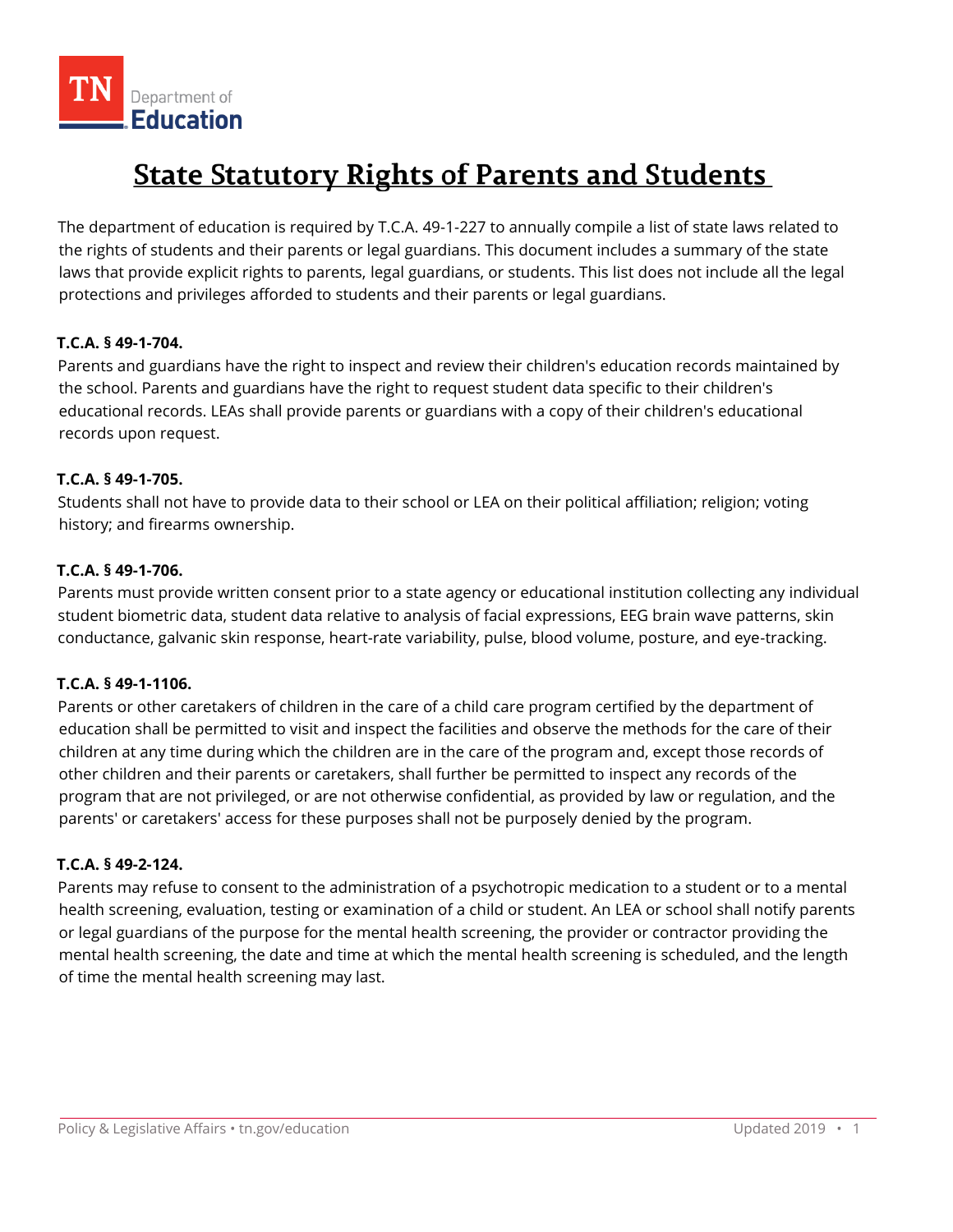

## **T.C.A. § 49-2-129.**

No school administrator, teacher, or other employee of an LEA shall require a student or the student's parent to provide information on firearm ownership by the student's family. No school administrator or other employee of an LEA shall require a teacher or other school employee to provide information on firearm ownership by the teacher or school employee. Any information on firearm ownership that is voluntarily provided by a student, parent, teacher, or LEA employee shall not be the basis for adverse disciplinary action against a student or adverse employment action against a teacher or LEA employee.

## **T.C.A. § 49-2-133.**

Each local board of education shall develop a policy to implement a program to reduce the potential sources of lead contamination in drinking water in public schools that incorporates, at a minimum, periodic, not to exceed biennial, testing of lead levels in drinking water sources at school facilities that were constructed prior to January 1, 1998, utilizing samples consisting of the first two hundred fifty milliliters (250 mL) drawn of water that has been standing in plumbing overnight to identify lead levels.

If the result of a lead level test conducted is equal to or exceeds twenty parts per billion (20 ppb), the school shall immediately remove the drinking water source from service until subsequent retesting confirms the lead level of water from the source does not exceed twenty parts per billion (20 ppb); notify the commissioner of environment and conservation, the commissioner of health, the local department of health, the local governing body, and the department of education within twenty-four (24) hours of the test result; notify parents and guardians of students enrolled at the school, in accordance with a notification policy developed by the local board of education, within five (5) business days of the test result; and retest the lead level of the drinking water source within ninety (90) days of any corrective action. Effective January 1, 2019.

## **T.C.A. § 49-2-211.**

Every LEA shall have a policy that allows a parent or legal guardian access to review all surveys, analyses or evaluations, prior to being administered to the parent or legal guardian's child. The policy shall enable a parent or legal guardian to opt their student out of participating in a survey, analysis, or evaluation. The policy shall require a parent, legal guardian or student, in the case of students eighteen (18) years of age or older, to provide written consent before the collection of individual student biometric data. The LEA shall also disclose to the parent or legal guardian of the student the purpose for the survey, analysis, or evaluation materials as well as who will have access to the results.

## **T.C.A. § 49-3-310.**

No board of education of any public school system shall require any pupil or parent to purchase any textbook or instructional materials except in cases where the pupil or parent damages, loses or defaces the textbook or instructional materials either through willful intent or neglect. Parents or pupils may voluntarily purchase textbooks and instructional materials.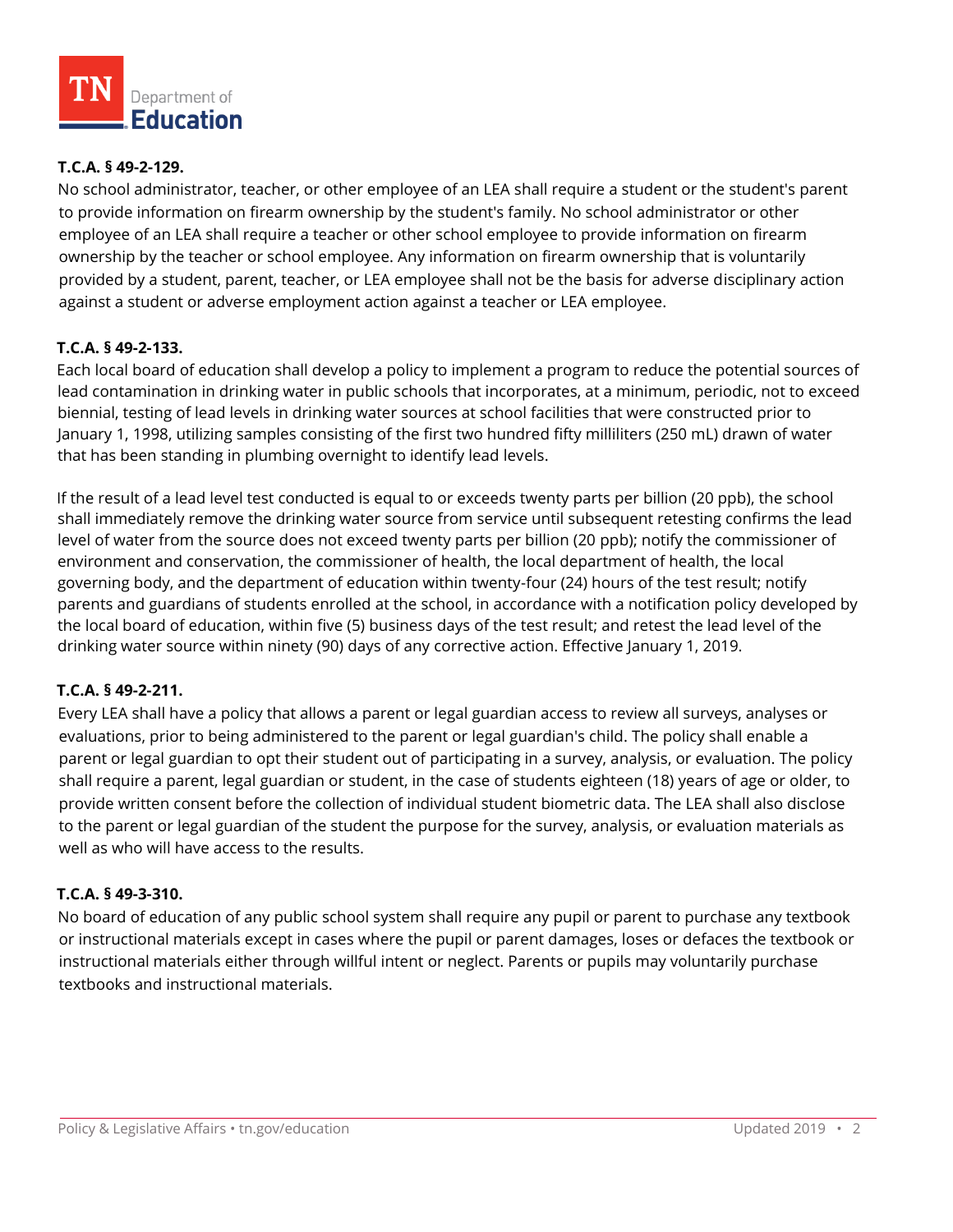

## **T.C.A. § 49-5-1003.**

Educators shall not disclose information about students obtained in the course of professional service, unless disclosure serves a compelling professional purpose or is required by law.

## **T.C.A. § 49-6-306.**

Each student in grades K-8 shall be given a Scholars Summer Guide prior to the last day of the school year providing each student with information regarding curriculum covered during the previous year; curriculum for the upcoming school year of which students should be aware, and areas that might be a challenge for students, with suggestions on how students can prepare for the upcoming year; and summer reading and assignments. The Scholars Summer Guide may be personalized for students by teachers who are familiar with the student's current academic standing and potential future academic challenges.

## **T.C.A. § 49-6-412.**

An LEA shall make an interest inventory available to students in middle school or in ninth grade.

## **T.C.A. § 49-6-414.**

Each LEA shall notify students and parents of students in grades 9-12 of all early college and career experiences offered by the LEA for the upcoming school year.

#### **T.C.A. § 49-6-901.**

A copy of a student's report card shall be furnished by the LEA to the parent or parents of the student.

#### **T.C.A. § 49-6-902.**

Any parent who does not have custody of a child, or in the case of parents having joint custody of a child, the parent not residing with the child, or in the case of a child in the custody of a legal guardian, both parents, may request in writing that a copy of the child's report card, notice of school attendance, names of teachers, class schedules, standardized test scores and any other records customarily available to parents be furnished directly to the noncustodial or nonresident parent.

#### **T.C.A. § 49-6-1002.**

The parent or legal guardian of a student participating in a school athletic event may provide written notice that the student will not be in attendance at a school athletic event, or event related to participation on a school athletic team, if the event is on an official school holiday, observed day of worship, or religious holiday. Notice must be provided to the coach or administrator of the athletic event at least three (3) full school days prior to the event. Prior written notice to the coach or administrator of the school athletic event may not be required if the absence is due to an unforeseen emergency.

#### **T.C.A. § 49-6-1004.**

A period of silence of approximately one (1) minute shall be maintained at the beginning of each school day. A teacher shall not indicate or suggest to the students any action to be taken by them during this time. Students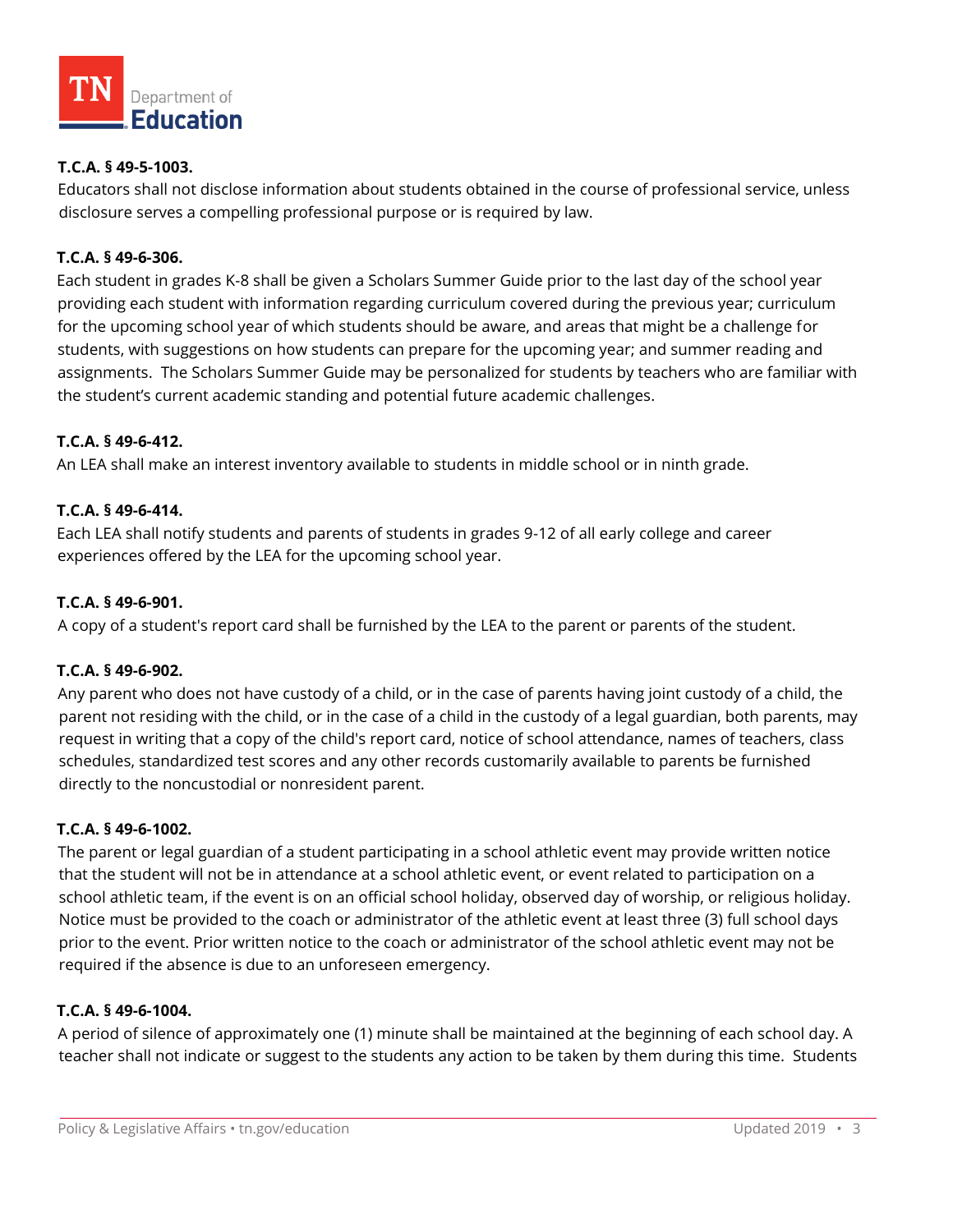

may voluntarily participate in prayer and no teacher or other school authority may prescribe the form or content of any prayer. Nonsectarian and nonproselytizing voluntary benedictions, invocations or prayers that are initiated and given by a student may be permitted during school-related noncompulsory student assemblies, school-related student sporting events and school-related commencement ceremonies.

## **T.C.A. § 49-6-1031.**

No school shall permit a student to become a member or participate in any activities of a club or organization if the parent or legal guardian of such student has tendered a written communication prohibiting such student from such membership or participation. In order to be valid, the written communication shall be signed and dated by the parent or legal guardian.

## **T.C.A. § 49-6-1305.**

LEAs shall notify parents or legal guardians of students whom the LEA anticipates will be present for family life instruction in sex education that: The LEA is using a family life curriculum that meets the requirements of state law; and The parent or legal guardian shall have the right to examine the grade level instructional materials and confer with the student's instructor, school counselor or principal, as designated by the LEA, regarding any or all portions of family life. A parent or guardian who wishes to excuse a student from any or all portions of family life shall submit a request, in writing, to the student's instructor, school counselor, or principal. A student who is excused from any or all portions of family life shall not be penalized for grading purposes if the student satisfactorily performs alternative health lessons.

## **T.C.A. § 49-6-1306.**

A parent or legal guardian of a student enrolled in family life may file a complaint with the director of schools if the parent or legal guardian believes that a teacher, instructor, or representative of an organization has not complied with the requirements of that law.

If a student receives instruction by an instructor or organization that promotes gateway sexual activity or demonstrates sexual activity then the parent or legal guardian shall have a cause of action against that instructor or organization for actual damages plus reasonable attorney's fees and court costs (this does not apply to instruction from teachers employed by the LEA).

## **T.C.A. § 49-6-1504.**

Upon the expulsion of a student charged with a violent felony or violent felony delinquency, or a student convicted, adjudicated, or that admits guilt in court with respect to a violent felony or felony delinquency, the director of schools shall immediately give written or actual notice to the parent or guardian and the student of the right to appeal the decision to expel or remand the student to an alternative school. All appeals shall be filed, orally or in writing, within five (5) days after receipt of the notice and may be filed by the parent or guardian, the student, or any person holding a teaching license who is employed by the school system if requested by the student.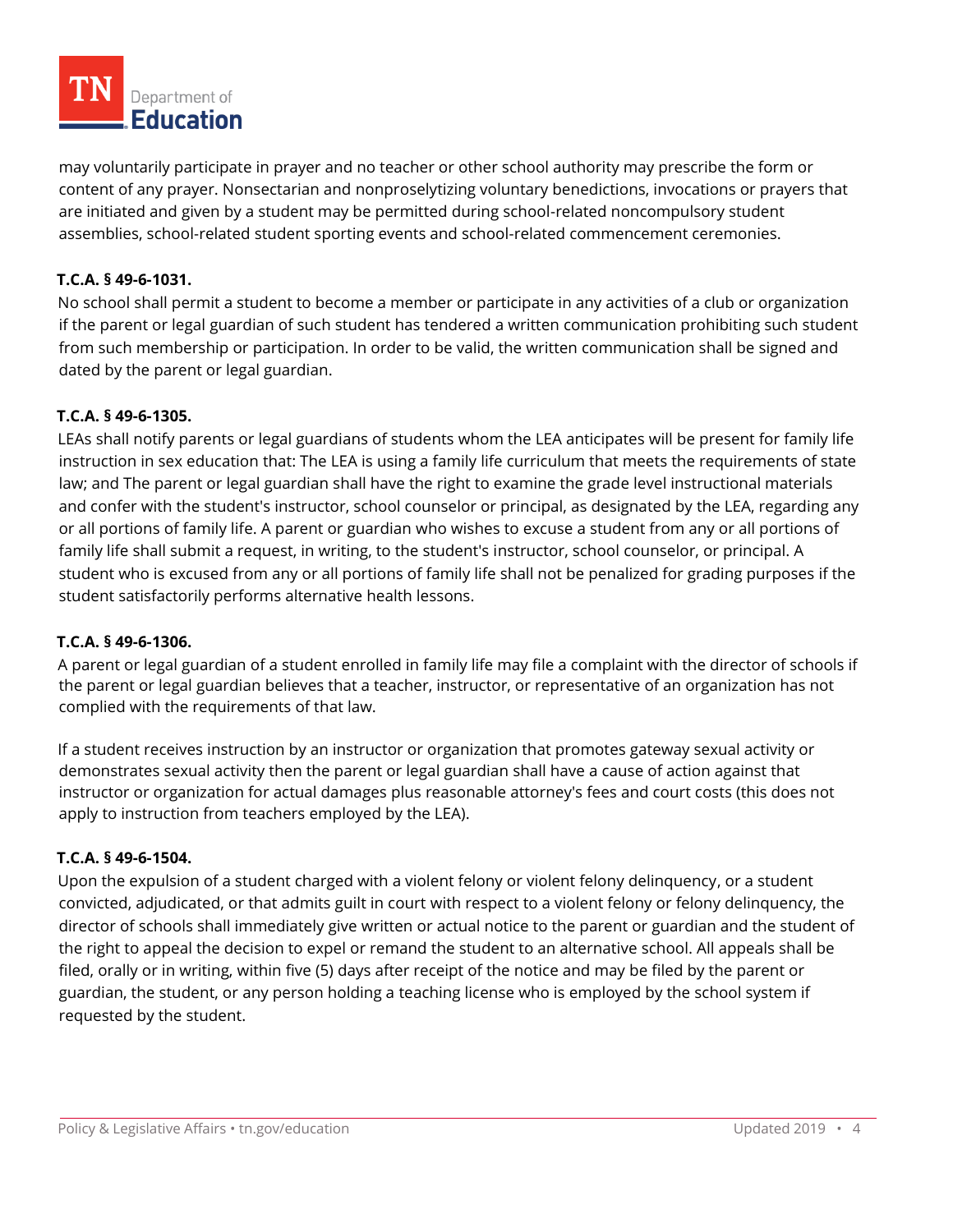

## **T.C.A. § 49-6-1506.**

A student or student's parent may request in writing within five (5) days after receipt of written notice of a disciplinary hearing by the disciplinary hearing authority that the hearing be conducted as an open meeting.

## **T.C.A. § 49-6-1601.**

Principals or other designated persons shall provide to parents or legal guardians all school information and records relevant to any reports of alleged abuse or sexual abuse, if requested by the parent or legal guardian; provided, that the information is edited to protect the confidentiality of the identity of the person who made the report, any other person whose life or safety may be endangered by the disclosure and any information made confidential pursuant to federal law or § 10-7-504(a)(4).

## **T.C.A. § 49-6-1802.**

An LEA shall treat a student's voluntary expression of a religious viewpoint, if any, on an otherwise permissible subject in the same manner in which the LEA treats a student's voluntary expression of a secular or other viewpoint on an otherwise permissible subject and may not discriminate against the student based on a religious viewpoint, if any, expressed by the student on an otherwise permissible subject.

## **T.C.A. § 49-6-1804.**

Students may express their written beliefs about religion in homework, artwork, and other written and oral assignments free from discrimination based on the religious content of the student's submissions. Homework and classroom assignments shall be judged by ordinary academic standards of substance and relevance and against other legitimate academic concerns identified by the LEA. Students may not be penalized or rewarded based on the religious content of the student's work.

## **T.C.A. § 49-6-1805.**

Students may organize religious student groups, religious clubs, "see you at the pole" gatherings, or other religious gatherings before, during, and after school to the same extent that students are permitted to organize other non-curricular student activities and groups. Religious groups shall be given the same access to school facilities for assembling as is given to other non-curricular groups without discrimination based on the religious content of the students' expression. If student groups that meet for nonreligious activities are permitted to advertise or announce meetings of their groups, then the LEA may not discriminate against groups that meet for prayer or other religious speech. An LEA may disclaim school sponsorship of noncurricular groups and events in a manner that neither favors nor disfavors groups that meet to engage in expressions of faith or religious speech.

## **T.C.A. § 49-6-2116.**

Every local board of education and charter school governing body shall adopt a transportation policy relative to the safe transport of students. This policy shall include a procedure for students, parents, teachers and staff, and the community to report school bus safety complaints.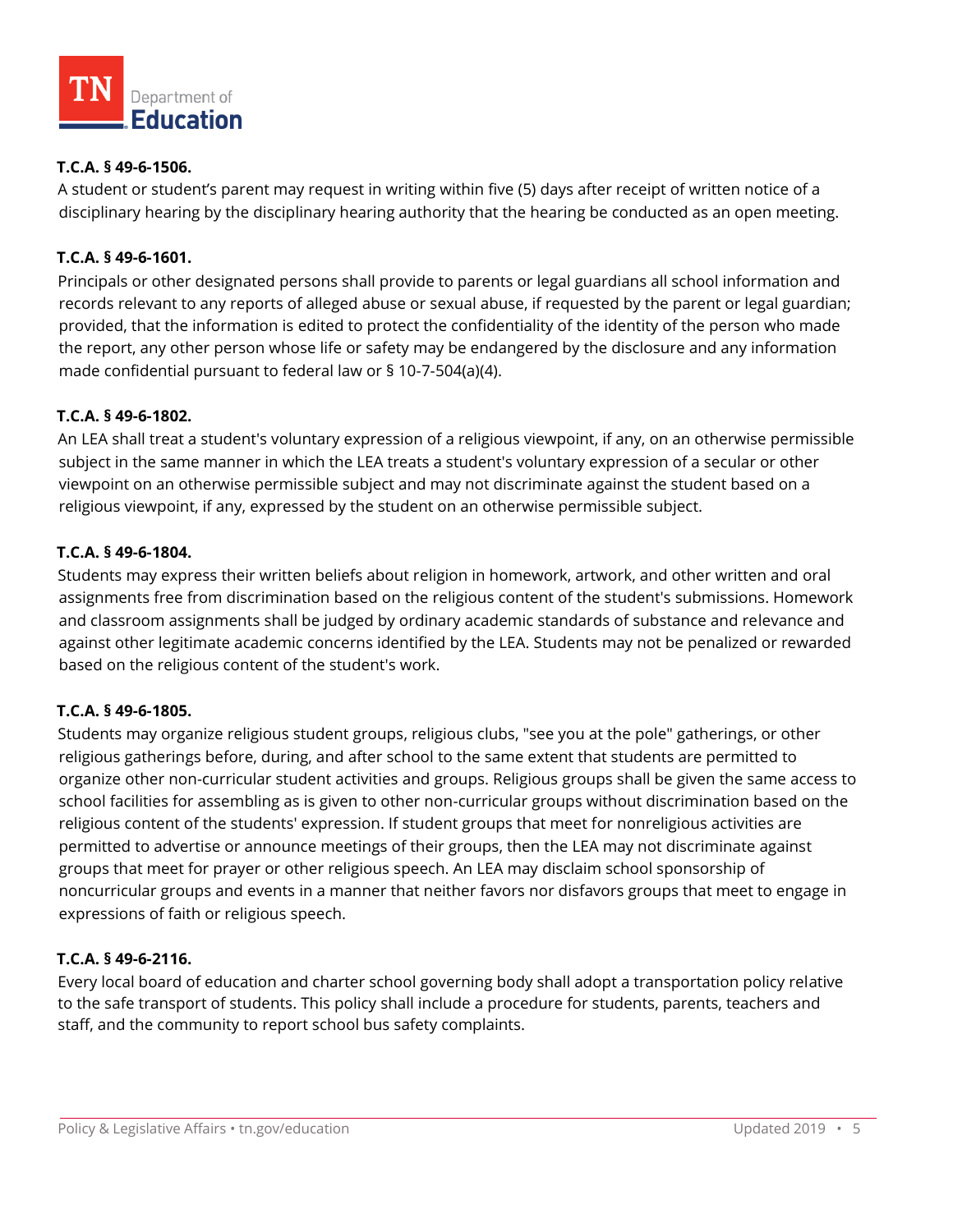

# **T.C.A. § 49-6-2119**

Parents of a student may view photographs or video footage collected from a camera or video camera installed inside a school bus if the LEA has one or more buses operating in the LEA with a camera or video camera installed inside a school bus that is used to transport students to and from school or school-sponsored activities.

## **T.C.A. § 49-6-2211.**

Every student shall be permitted to take any textbook or instructional materials specifically issued to the student home for the purpose of studying the textbook or instructional materials.

## **T.C.A. § 49-6-2904.**

Students have the right to voluntarily pray in a public school, express religious viewpoints in a public school, speak to and attempt to share religious viewpoints with other students in a public school, possess or distribute religious literature in a public school, and to be absent to observe religious holidays and participate in other religious practices. The participation in these activities must be in accordance with LEA policies.

## **T.C.A. § 49-6-3001.**

A parent or guardian may withdraw a child from a public school for a good substantial reason; provided, that within thirty (30) days the parent or person having legal custody of the child places the child in a public school designated by the local board of education or in a non-public school.

A parent or guardian who believes that a child is not ready to attend school at the designated age of mandatory attendance may make application to the principal of the public school that the child would attend for a one (1) semester or one (1) year deferral in required attendance.

A person designated as a caregiver with the power of attorney for care of a minor child pursuant to title 34, chapter 6, part 3 shall have the right to enroll the minor child in the LEA serving the area where the caregiver resides. The LEA shall allow a caregiver with a properly executed power of attorney for care of a minor child, pursuant to title 34, chapter 6, part 3, to enroll the minor child, but may require documentation of the minor child's residence with a caregiver or documentation or other verification of the validity of the stated hardship prior to enrollment. Except where limited by federal law, the caregiver shall be assigned the rights, duties and responsibilities that would otherwise be assigned to the parent, legal guardian or legal custodian pursuant to this title. If at any time the parent or legal guardian disagrees with the decision of the caregiver or chooses to make any educational decisions for the minor child, then the parent must revoke the power of attorney and provide the LEA written documentation of the revocation.

# **T.C.A. § 49-6-3007.**

By the beginning of each school year, the principal or head of school of a public, nonpublic, or church-related school shall give written notice to the parent, guardian, or person having control of a student subject to compulsory attendance that the parent, guardian, or other person having control of the student must monitor the student's school attendance and require the student to attend school. The written notice must inform the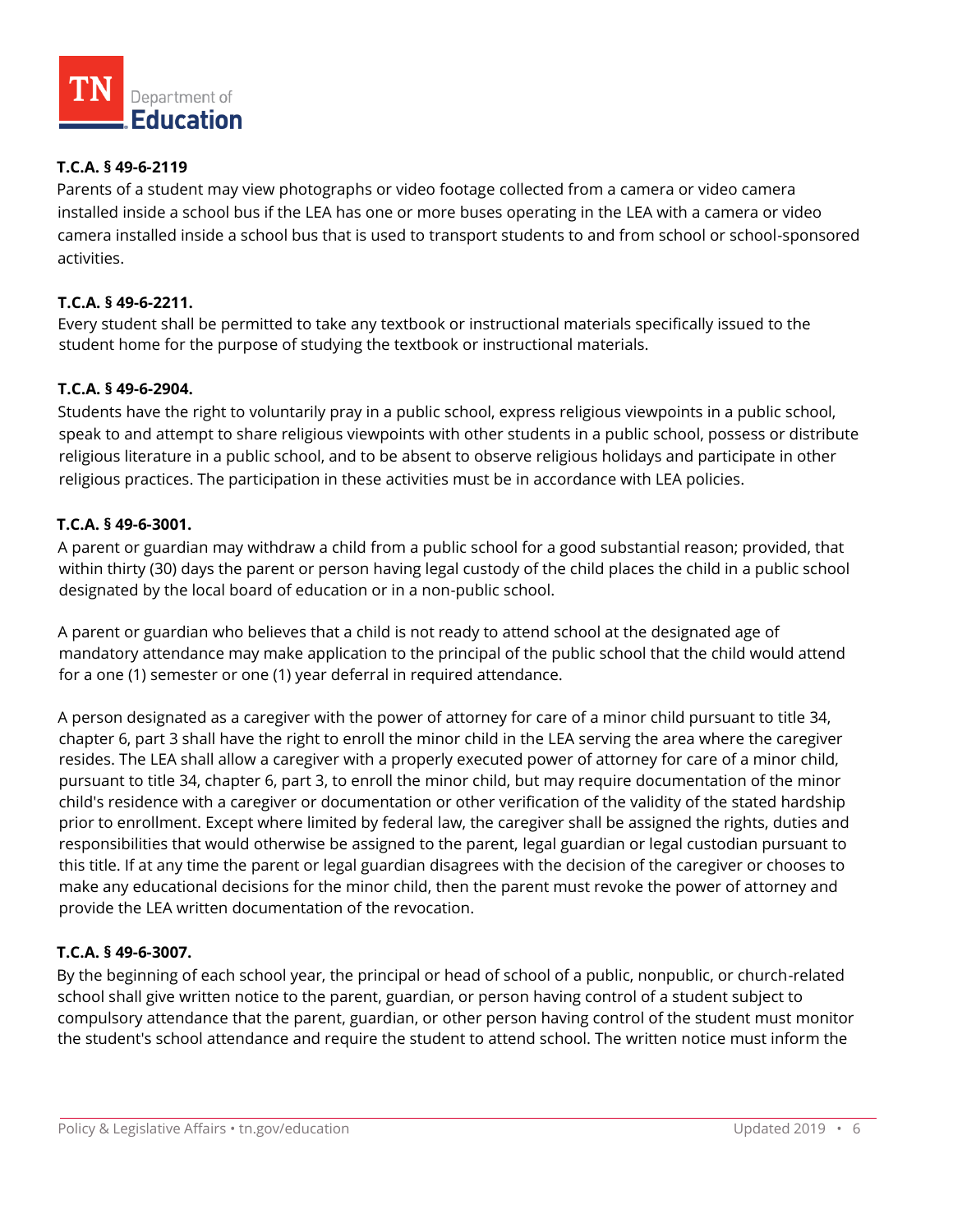

parent, guardian, or other person having control of a student that a student who accumulates five (5) days of unexcused absences during the school year is subject to the LEA's progressive truancy interventions and that continued unexcused absences may result in a referral to juvenile court. The five (5) days of unexcused absences need not be five (5) consecutive days of unexcused absences.

The principal of a public school must report promptly to the director of schools, or to the attendance supervisor, the names of all students who have withdrawn from school or who have accumulated three (3) days of unexcused absences. Upon a student's accumulation of three (3) days of unexcused absences, the director of schools or the attendance supervisor may serve, or cause to be served, upon the parent, guardian, or other person having control of a child subject to compulsory attendance who is unlawfully absent from school, written notice that the child's attendance at school is required by law.

# **T.C.A. § 49-6-3023.**

Students incarcerated in detention centers shall receive a minimum of four (4) hours of educational instruction each instructional day.

## **T.C.A. § 49-6-3101.**

A student who does not reside within the boundaries of the school district shall be allowed to enroll in a public school within the school district if the student is the dependent child of a service member who is being relocated to the state of Tennessee on military orders and will, upon relocation, be a resident of the school district, but will not be a resident of the school district when the school district conducts an open enrollment period.

## **T.C.A. § 49-6-3109.**

No person shall be refused admission into or be excluded from any public school in this state on account of race, creed, color, sex or national origin. No student shall be assigned or compelled to attend any school on account of race, creed, color or national origin, or for the purpose of achieving equality in attendance or increased attendance or reduced attendance, at any school, of persons of one (1) or more particular races, creeds, colors or national origins. LEAs may assign a pupil in the manner requested or authorized by the pupil's parents or guardian.

## **T.C.A. § 49-6-3201.**

Parents or legal guardians who are dissatisfied with the school assignment of the student may, within ten (10) days, make a written application to the board for a hearing before the board as to the reasonableness of the assignment and ask for a transfer to another school.

## **T.C.A. § 49-6-4103.**

Teachers, school principals, or other school personnel are prohibited from using corporal punishment against any student who has a disability unless an LEA's discipline policy permits the use of corporal punishment and parent of a child who has a disability permits, in writing, the use of corporal punishment against the parent's child. The written permission must state the type of corporal punishment that may be used and the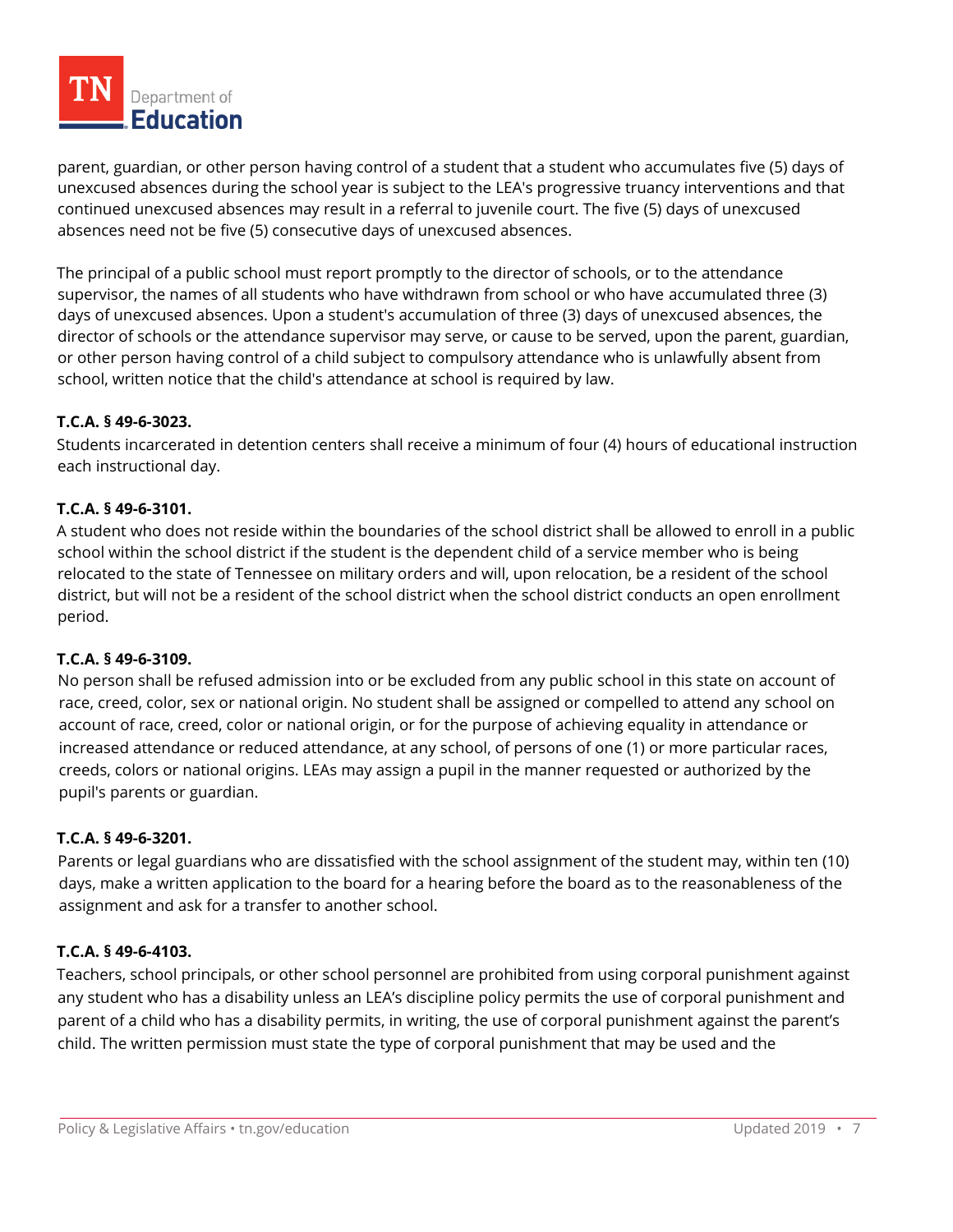

circumstances in which the use of corporal punishment is permitted. The school's principal must keep the written permission on file at the school. The school's principal must notify the parent any time corporal punishment is used. The school's principal must inform the parent, when the written permission for the use of corporal punishment is submitted, that the parent may revoke the permission to use corporal punishment at any time by giving written notice to the school's principal that corporal punishment may no longer be used against the parent's child who has a disability.

# **T.C.A. § 49-6-4213.**

Students shall be advised in writing at the time of their enrollment in a school that they are subject to the testing for the presence of drugs in the student's body. Notice to each student shall include grounds for testing, the procedures that will be followed and possible penalties. Students shall be advised of their right to refuse to undergo drug testing and the consequences of refusal. A parent of the student or a person legally responsible for the student shall be notified before any drug test is administered to the student. If an LEA adopts a policy permitting random drug testing of students in voluntary extracurricular activities, then, prior to a student participating in an extracurricular activity, the LEA shall notify the parents and guardians of any such student that the student may be subjected to random drug testing. A parent or guardian of a student participating in a volunteer extracurricular activity shall provide written consent for random drug testing prior to the student participating in the voluntary extracurricular activity. The principal or school counselor of the school in which a student who tests positive in a drug testing program is enrolled shall provide referral information to the student and to the student's parents or guardian. The information shall include information on inpatient, outpatient and community-based drug and alcohol treatment programs.

## **T.C.A. § 49-6-4404.**

Within forty-eight (48) hours of the imposition of corporal punishment of a pupil within the special school district, the pupil shall have the right to be examined by a physician to determine if the punishment was excessive. In any case in which the punishment is excessive, the pupil shall have the same civil and criminal remedies as any other pupil in the public schools.

## **T.C.A. § 49-6-5001.**

Children must be immunized against diseases identified by the Commissioner of Health prior to attendance at any school, nursery school, kindergarten, pre-school or child care facility. Parents or guardian of children are responsible for having their children immunized. Parents or guardians may file with school authorities a statement that the immunization and other preventive measures conflict with the parents' or guardians' religious tenets and practices, affirmed under the penalties of perjury. Parents may not provide a statement of waiver from immunizations during an epidemic or immediate threat of an epidemic. No child shall be denied admission to any school or school facility if the child has not been immunized due to medical reasons if the child has a written statement from the child's doctor excusing the child from the immunization. No child or youth determined to be homeless shall be denied admission to any school or school facility if the child or youth has not yet been immunized or is unable to produce immunization records due to being homeless.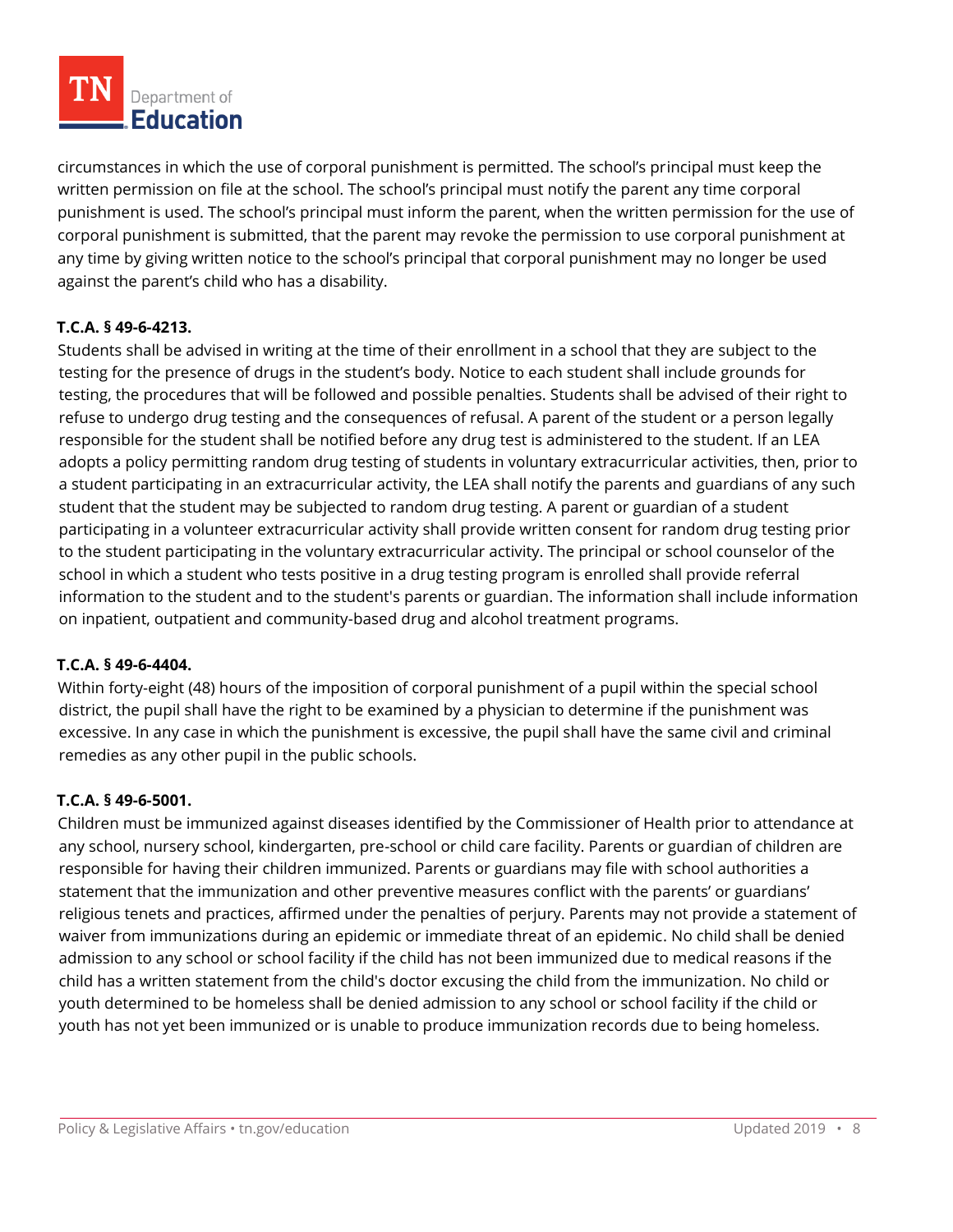

## **T.C.A. § 49-6-5005.**

LEAs shall ensure that schools provide parents and guardians with information about meningococcal disease and the effectiveness of vaccination against meningococcal disease at the beginning of every school year. This information shall include the causes, symptoms and means by which meningococcal disease is spread and the places where parents and guardians may obtain additional information and vaccinations for their children. Nothing in this subsection (a) shall be construed to require an LEA or school to provide or purchase vaccine against meningococcal disease.

LEAs shall ensure that schools provide parents and guardians with information about influenza disease and the effectiveness of vaccination against influenza at the beginning of every school year. This information must include the causes, symptoms, and means by which influenza is spread and the places where parents and guardians may obtain additional information and vaccinations for their children. Nothing in this subsection (b) requires an LEA or school to provide or purchase vaccine against influenza.

## **T.C.A. § 49-6-6007.**

Students and parents must be able to access information about state mandated tests and tests mandated by the LEA that shall be administered in the upcoming school year on the LEA website.

#### **T.C.A. § 49-6-7002.**

Parents or guardians may meet at least two (2) times per year with appropriate faculty members to discuss any pertinent problems or other matters of concern regarding the development and education of the student of the parent or guardian.

#### **T.C.A. § 49-6-7003.**

A parent or legal guardian is entitled to review all teaching materials, instructional materials, and other teaching aids used in the classroom of the parent or legal guardian's child; and to review tests that are developed by and graded by a teacher of the parent or legal guardian's child. LEAs shall make all teaching materials, including handouts readily available for review upon request by the parents or legal guardians.

#### **T.C.A. § 49-10-103.**

Children with disabilities shall receive the benefits of a free public education appropriate to their needs.

#### **T.C.A. § 49-10-107.**

Any child receiving special education or special education related services through an agreement made by an LEA contracting with another LEA to provide services for children with disabilities and any parent or guardian of the child, shall continue to have all civil and other rights that the child would have if receiving like education or related services in the LEA where the child is enrolled.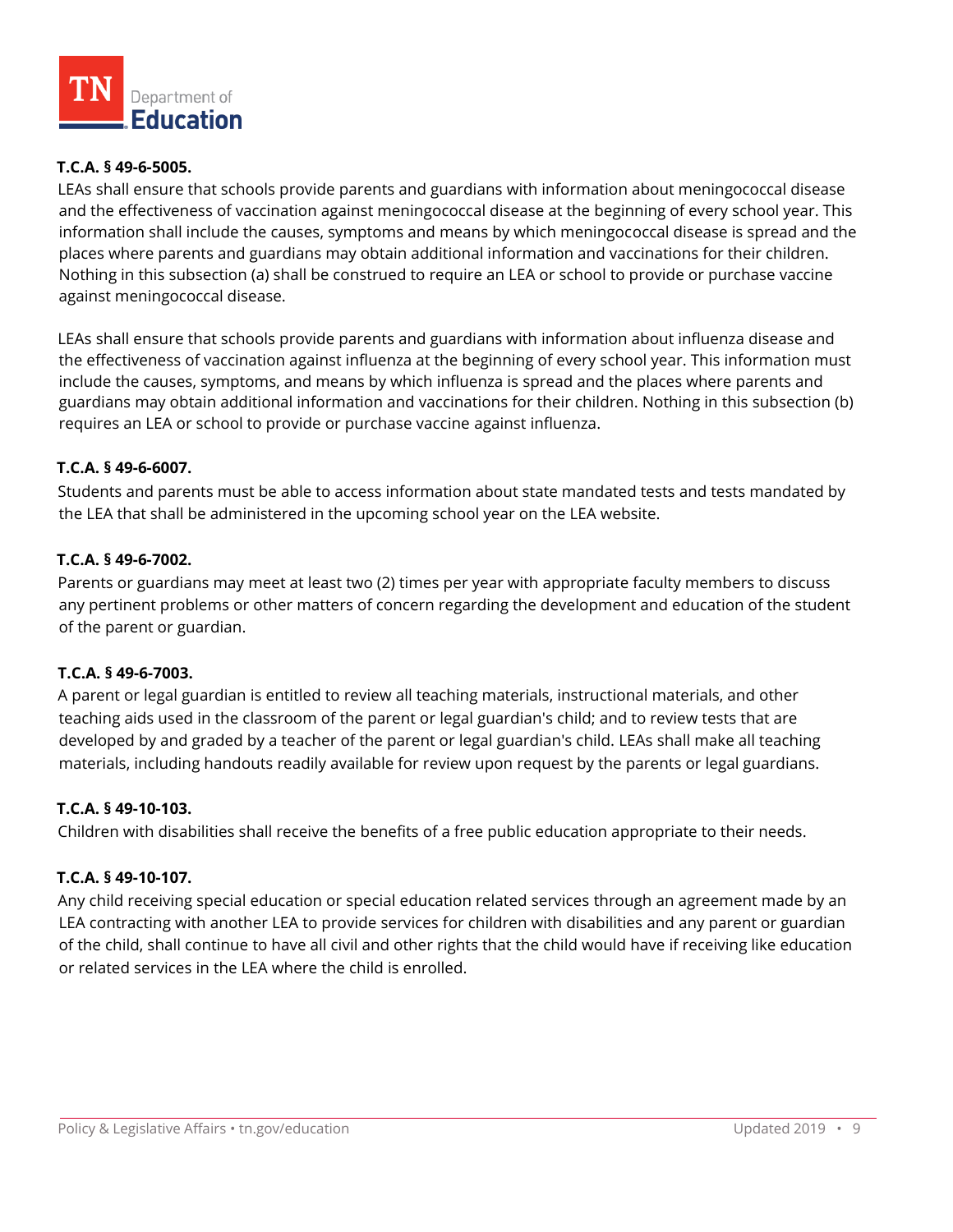

## **T.C.A. § 49-10-1304.**

If school personnel impose isolation restraints or isolation on a student in an emergency situation, the student's parent or guardian shall be notified, orally or by written or printed communication, the same day the isolation or restraint was used. School personnel shall be held harmless for failure to notify if reasonable effort has been made to notify the student's parent or guardian.

## **T.C.A. § 49-10-1305.**

A child may be administered a chemical restraint for therapeutic purposes under the direction of a physician and with the child's parent or guardian's consent to administer such chemical restraint.

## **T.C.A. § 49-13-113.**

Participation in a public charter school shall be based on parental choice or the choice of the legal guardian or custodian.

## **T.C.A. § 49-13-130.**

Within one (1) calendar week of a decision to deny renewal or revoke a charter agreement, a charter school must notify in writing the parents or legal guardians of all students enrolled in the school of the closure decision.

## **T.C.A. § 49-13-132.**

Charter schools or chartering authorities that receive student directory information from an LEA shall not release that information to a third party without prior written consent from the parent or eligible student. Each charter school or chartering authority that receives student directory information shall adopt and implement a policy allowing parents or eligible students to decline to receive further information from the charter school.

## **T.C.A. § 49-13-140.**

All records of a public charter school shall be open for personal inspection and duplication by any citizen of this state to the same extent that records of public schools operated by an LEA are open.

## **T.C.A. § 49-16-206.**

Families with students enrolled in virtual school shall be provided instructional materials by the virtual school. The virtual school shall also ensure student materials and access to necessary technology used for school work through a physical computer lab that is available to the student through regularly scheduled times.

## **T.C.A. § 49-16-206.**

A student may enroll in two (2) course access program courses per school year if the student meets all prerequisites for the course and the student is unable to enroll in a comparable course at the student's school because either a comparable course is not offered or a legitimate situation exists that prevents the student